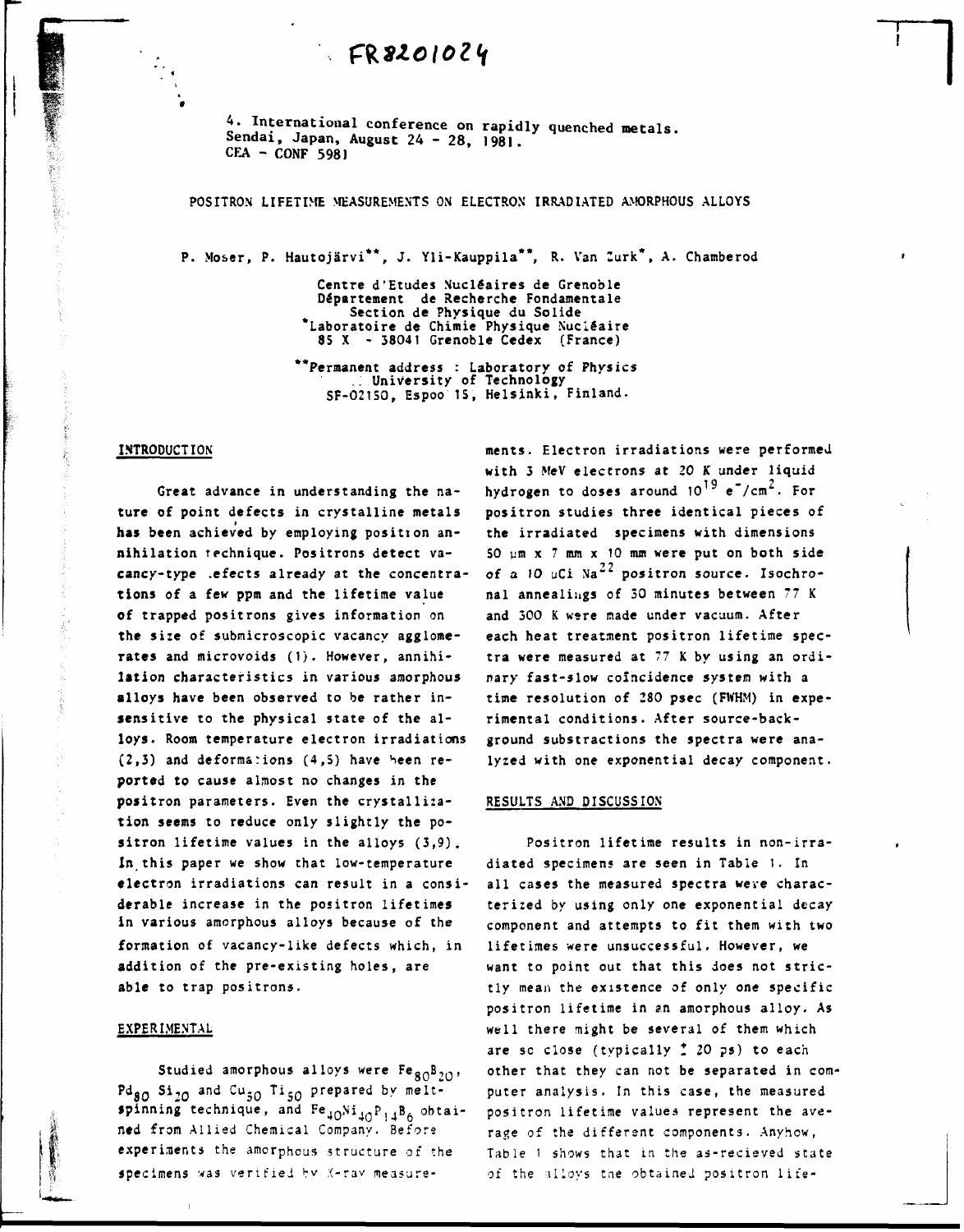Table 1 : Positron lifetimes in as-recieved and electron irradiated Fe<sub>80</sub> B<sub>20</sub>, Pd<sub>80</sub> Si<sub>20</sub>, Cu<sub>50</sub> Ti<sub>50</sub> and Fe<sub>40</sub> Ni<sub>40</sub> P<sub>14</sub> B<sub>6</sub> alloys. For comparison, characteristic lifetime values in metallic components of the alloys are also shown.

|                                                           | $^{\tau}$ (psec) | $^{\tau}$ (psec) |
|-----------------------------------------------------------|------------------|------------------|
| Anorphous                                                 | as-recieved      | as-irradiated    |
| $Fe80$ $B20$                                              | $142 \pm 1$      | $157 - 1$        |
| $Pd_{80}$ Si <sub>20</sub>                                | $155 - 1$        | $162 - 1$        |
| $cu_{50}$ Ti <sub>50</sub>                                | 159:1            | $176 - 1$        |
| $Pe_{40}$ Ni <sub>40</sub> P <sub>14</sub> B <sub>6</sub> | $147 \pm 2$      | $157 - 2$        |
| Crystal                                                   | bulk             | vacancy          |
| $Fe$ (ref. $10$ )                                         | 110              | 17I              |
| $Ni$ (ref. $11)$                                          | 110              | 180              |
| Pd $(\text{ref. } 12)$                                    | 118              |                  |
| $Cu$ (ref. 13)                                            | 122              | 180              |
| Ti (present work)                                         | 152              | 222              |

time values are clearly higher than the bulk values for the crystalline metallic constituents of the alloys, but still lower than the lifetimes at monovacancies of these metals. In the case of  $Fe_{50}B_{20}$  and  $Fe_{40}Ni_{40}$  $P_{14}$   $B_6$  it further turned out that heat treatments of the alloys below the crystallization temperature change the lifetime values less than 2 psec. When the specimens were crystallized (30 min at  $T_c + 20^{\circ}C$ ) we saw a small decrease of about 5 psec, but even after the crystallization the lifetime level seemed to be still well above the values measured in carefully annealed pure metals. These observations are in a good agreement with e.g. the earlier positron lifetime results on  $Fe_{40}$  Ni<sub>40</sub> P<sub>14</sub> B<sub>6</sub> reported by Howell and Hopper (5) and Mihara et al (9). In fact, the high positron lifetime level in the as-crystallized states of the alloys is not surprising since these states are strongly heterogeneous containing high concentration of defects like dislocations, grain boundaries, structural vacancies etc., which are known to be effective traps for positrons and cause an increase in the positron lifetime. Altogether, the obtained results suggest that in the amorphous state

all positrons are trapped by some quenched in cavities the effective size of which is less than one atomic volume. This kind of ideas have been previously presented also by Kajcsos et al (14) and by Cartier et al  $(15).$ 

Clear changes in position lifetime spectra were found due to the low-temperature electron irradiations in all studied amorphous alloys. However, the spectra were again well-characterized by using only one decay component, but again, as discussed earlier in the case of the as-recieved state, one must keep in mind the limitations of the computer analysis to separate close lifetimes from each other. The obtained positron lifetime values are shown in Table 1. A clear increase in t is seen. In fact, the positron lifetimes in the as-irradiated alloys are rather close to the monovacancy values also shown in Table 1. The observed increase of the positron lifetime directly indicates that low temperature electron irradiations produce such defects in amorphous alloys which can trap positrons. Further, the average size of these vacancy-type defects seems to be near one atomic volume, i.e. they are bigger than the pre-existing holes. Anyhow, the total change in t is not as pronounced as observed in crystalline metals after identical electron irradiations. It has also been shown that, compared to crystalline metals, electron doses which are one order of magnitude higher are needed to saturate the position lifetime in amorphous metals (16). Two factors can be given. Firstly a considerable amount of positrons is a'ways trapped by the pre-existing holes so that there exists a competition between positron trapping into these holes and into the irradiation induced defects. This results in the fact that only a part of the defects are detected by positrons. The second factor is the lack of channeling and focussing phenomena in amorphous materials. The atoms deplaced by electron collisions can not move far from their original sites. Therefore it can be imagined that the damage structure i, very unstable and thus the number of defects still exis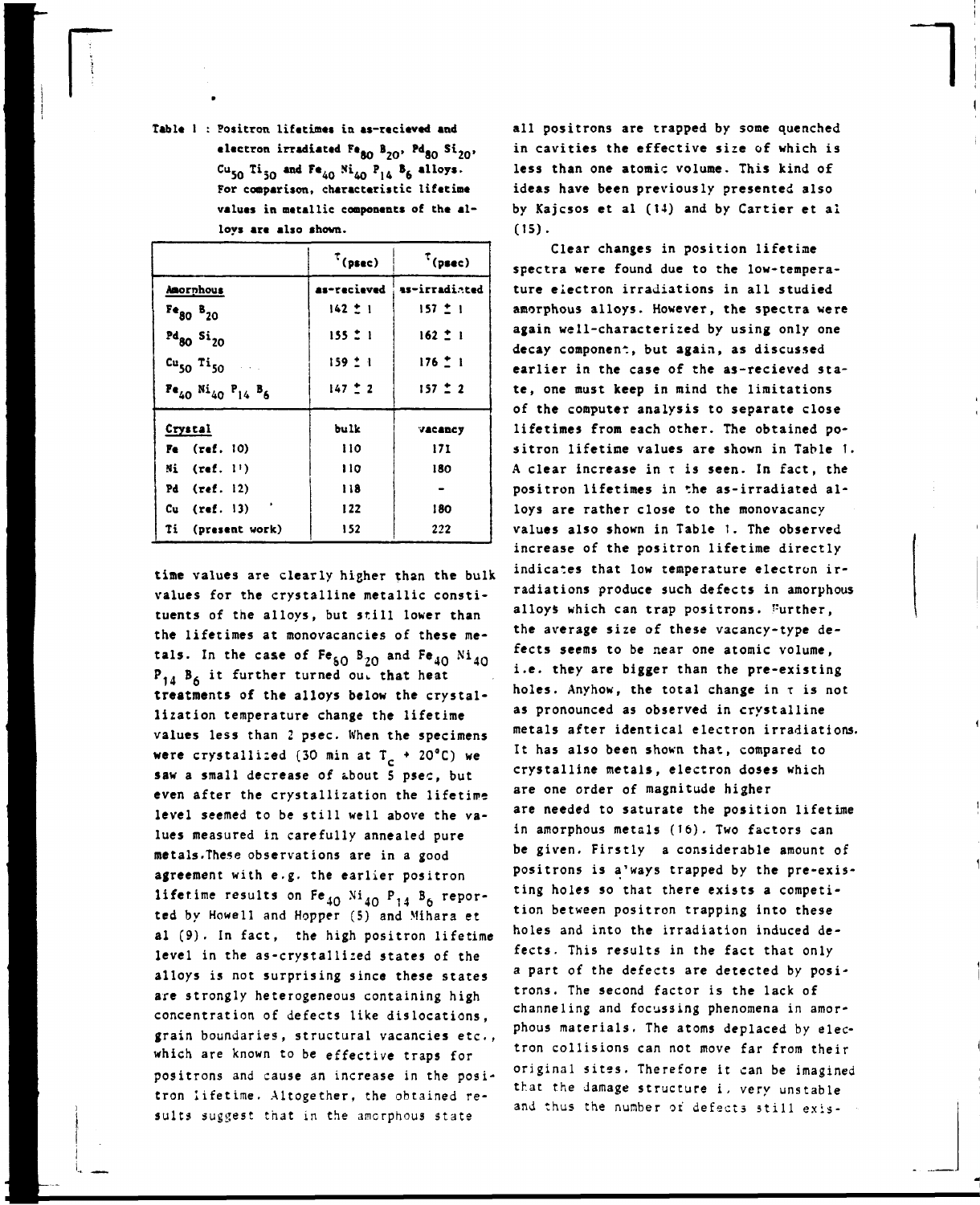**ting at 77 K is smaller than in crystalline metals.** 

**Fig. 1 represents the recovery behaviour of the positron lifetime in the four electron irradiated alloys. It is seen that T decreases continuously between 77 K and 500 K. No clear stages typical for crystalline metals are observed. This means that the stability of the vacancy-like defects created by irradiation is widely dispersed in metallic glasses. Fig. 1 shows that values very near those measured in the nonirradiated specimens were detected after heat treatments at about 300 K. It indicates that practically all vacancy-type defects anneal out below room temperature and also explains why only faint changes in positron parameters have been detected in previous studies of electron irradiated amorphous metals (2,3). It is also interesting to notice that, on the contrary to pure iron where positron annihilation studies have revealed the clustering of vacancies at around 220 K (10), no sign of the formation of any big cavities could be seen during the recovery of the irradiation induced defects in any studied amorphous alloys.** 

**Additional information on the recovery behaviour of the radiation damage in iron based amorphous alloys has been recently obtained by magnetic after-effect measurements (16). It has been shown that the defects anneal out very quickly. Between 77 K and 300 K the mean number of reorientation jumps before defect annealing was never detected to higher than ten. This meansthat no long range migration of the irradiation induced defects can take place in amorphous alloys.** 

**A possible model which explains all observed irradiation effects in metallic glasses is the following. The colliding particle opens a new cavity, the si:e of which is distributed from zero to one atomic volume. For this cavity ("vacancy") we have to assume an antidefect (''interstitial") which is made of a compressed zone in the neighbourhood of the cavity. This induces a high local stress making the defect unstable and, when the température is** 



**Fig. 1. Positron lifetime as a function of isochronal annealing température in various amorphous alloys electron «rradiaced at 20 K.**  Dotted lines in the right margin of the fi**gure represent positron lifetime values in the as-recicved scats of the corresponding alloys.** 

high enough, after a few oscillations the cavity collapses. The continuous decrease in the positron lifetime between 77-300 K can be understood e.g. so that the biggest cavities are most unstable and thus anneal out first. It will be interesting to see by further experiments, whether it is possible to observe below 77 K still longer positron lifetimes indicating bigger irradiationinduced cavities. Some hints to this direction are given by the recovery behaviour observed in the present work : in all studied alloys the positron lifetime seems to decrease already after the first heat treatments .